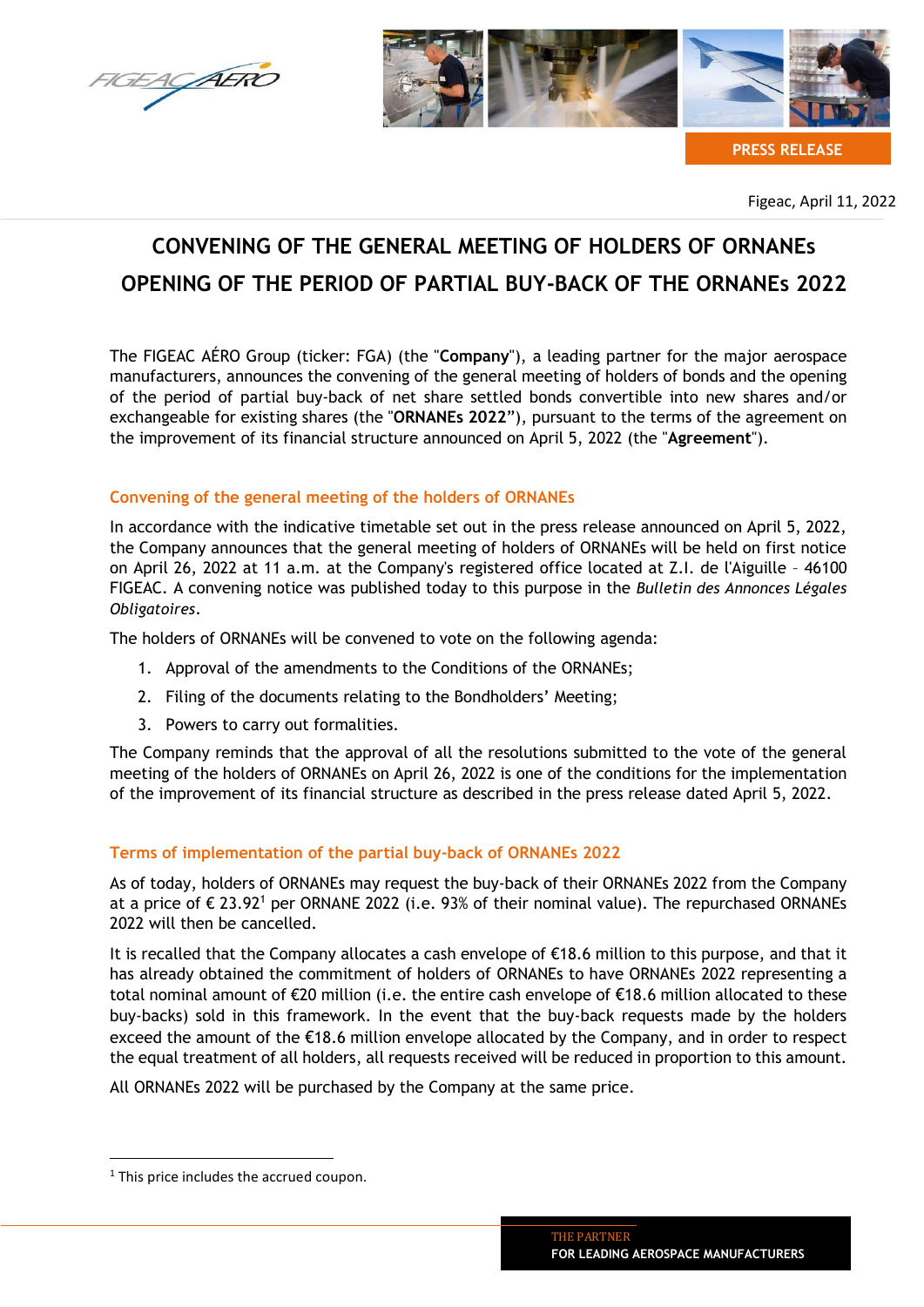**TGEAGAERO** 

In addition to the holders of ORNANEs 2022 who have already committed to sell their ORNANEs 2022 to the Company, holders of ORNANEs 2022 who would be interested in the partial buy-back proposal are invited to contact the Company or CIC Market Solutions, until the date of the general meeting of the holders of ORNANEs at the latest, at the following address: [liabilitymanagement@cic.fr.](mailto:liabilitymanagement@cic.fr) The Company and CIC Market Solutions will collect the buyback requests through a fixed-price reverse book building process, the reverse book building period, at a fixed price, starting today and ending on April 26, 2022 at 11 a.m. (Paris time).

The Company and the interested holders of ORNANEs 2022 may then contractually undertake to buyback the ORNANEs 2022, subject to the above mentioned proportional reduction rules in the event that the repurchase requests made by the holders exceed the amount of the  $\epsilon$ 18.6 million envelope allocated by the Company. The holders of ORNANEs 2022 will be invited to enter into a Bond Repurchase Agreement with the Company, a draft of which is available upon request from the Company or CIC Market Solutions.

The Company reminds that the actual completion and settlement of the partial buy-back of the ORNANEs 2022 are conditional upon (i) the approval of the holders of ORNANEs at the general meeting to be held on April 26, 2022 on first notice in order to decide on the modification of the terms of the ORNANEs 2022, (ii) the finalization of the documentation with the banking partners regarding the rescheduling of existing financing and the obtaining of new financing, (iii) the approval of the shareholders at the combined general meeting held in order to decide in particular on the modification of the terms of the ORNANEs 2022 and on a share capital increase with Tikehau Ace Capital amounting to between  $\epsilon$ 53.5 million and  $\epsilon$ 58.5 million (including issuance premium) (see the Company's press release of April 5, 2022 and the Euroclear notice of April 11, 2022 relating to the convening of holders of ORNANEs to the general meeting), and (iv) the completion of Tikehau Ace Capital's share capital increase amounting to between  $\epsilon$ 53.5 million and  $\epsilon$ 58.5 million (including issuance premium).

## ABOUT FIGEAC AÉRO

The FIGEAC AÉRO Group, a leading partner of major aerospace manufacturers, specialises in producing light alloy and hard metal structural parts, engine parts, landing gear and sub-assemblies. FIGEAC AÉRO is a global group operating in France, the USA, Morocco, Mexico, Romania and Tunisia. The Group generated annual revenue of €204.6 million in the year to 31st March 2021.

### **FIGEAC AÉRO**

Jean-Claude Maillard - Chairman and Chief Executive Officer Tel.: +33 (0)5 65 34 52 52

Camille Traineau Corporate Development Director Institutional Relations / IR Tel.: +33 (0)5 81 24 61 90 / [camille.traineau@figeac-aero.com](mailto:camille.traineau@figeac-aero.com) **ACTUS Finance & Communication** Corinne Puissant - - Analyst/Investor Relations Tel.: +33 (0)1 53 67 36 77 / [cpuissant@actus.fr](mailto:cpuissant@actus.fr)

Manon Clairet - Press Relations Tel.: +33 (0)1 53 67 36 77 / [mclairet@actus.fr](mailto:mclairet@actus.fr)

#### **DISCLAIMER**

This press release contains forward-looking statements about FIGEAC AÉRO and in particular forward-looking statements relating to FIGEAC AÉRO's ability to implement its operational optimization plan and the impact of this plan on FIGEAC AÉRO's ability to limit the impact of the significant decline in activity related to the Covid-19 crisis on the Group's profitability. The use of certain words, such as "believe", "potential", "hope", "should", "objective" and other similar expressions or expressions, is intended to identify these forward-looking statements. Although the Company believes that its projections are based on current reasonable assumptions and expectations of its management, these forward-looking statements may be affected by a number of known or unknown hazards and uncertainties, which could result in results materially different from those described, induced or anticipated, expressly or implicitly, in such forward-looking statements. These hazards and uncertainties include, in particular,